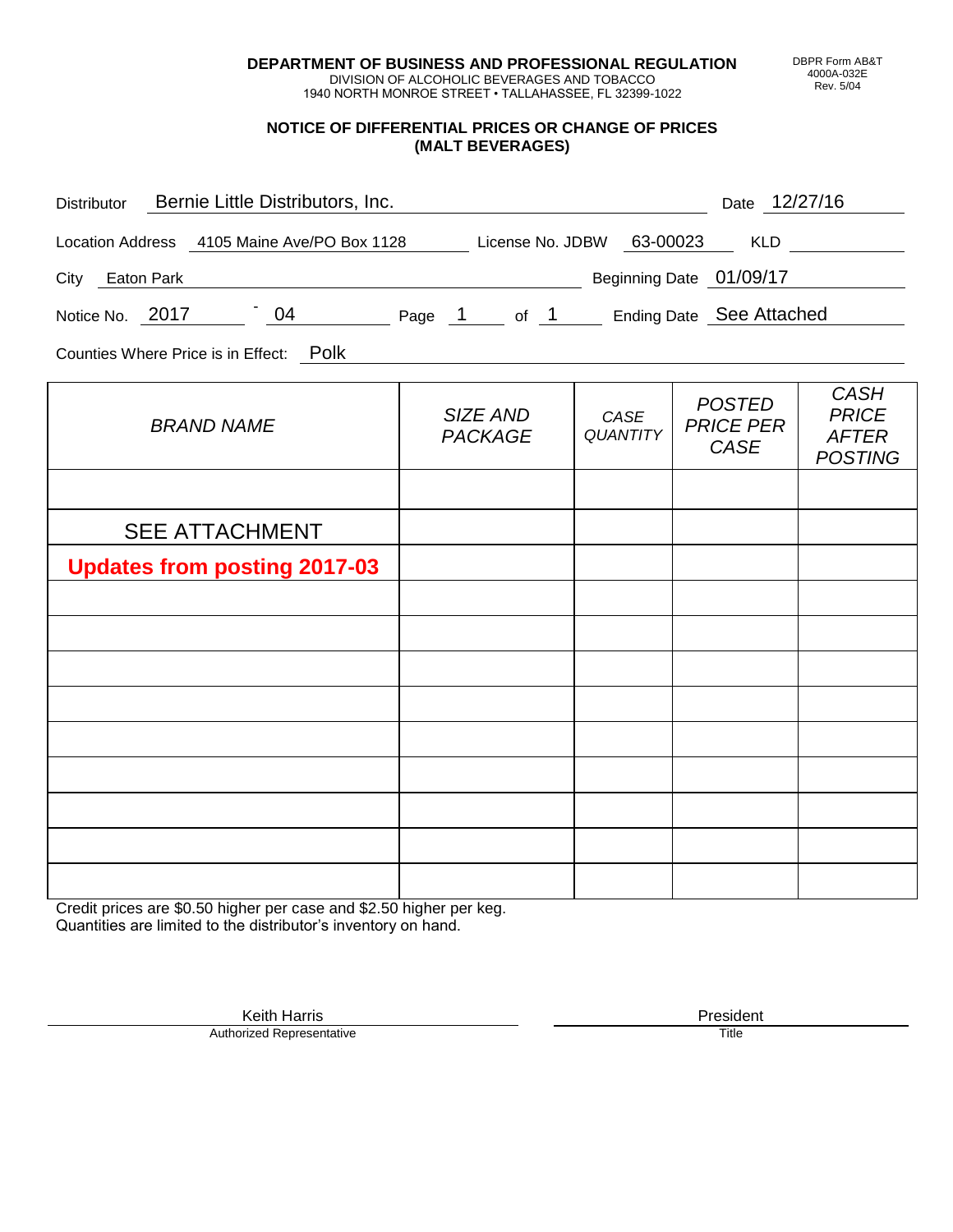## **Bernie Little Distributors, Inc. Price Promotions - 1st Quarter 2017 Updates from 2017-03 made in red Eaton Park - Polk County**

|                                                                           |                         |          |             | Posted              | Frontline |        |            |         |
|---------------------------------------------------------------------------|-------------------------|----------|-------------|---------------------|-----------|--------|------------|---------|
| <b>Brands</b>                                                             | Package                 | Start    | <b>Stop</b> | Price               | Price     | Qty    | Premise    | Comment |
| Bud, Bud Lt                                                               | 24/8oz Can              | 01/02/17 | 02/11/17    | \$11.40             | \$13.25   | $20+$  | Off        |         |
|                                                                           |                         |          |             |                     |           |        |            |         |
| Bud & Bud Lt                                                              | 24/8oz Can 2/12         | 01/02/17 | 02/11/17    | \$13.10             | \$13.60   | $5-19$ | Off        |         |
| Bud & Bud Lt                                                              | 24/8oz Can 2/12         | 01/02/17 | 02/11/17    | \$12.20             | \$13.60   | $20+$  | Off        |         |
| Michelob Ultra                                                            | 24/8oz Can 2/12         | 01/02/17 | 02/11/17    | \$13.50             | \$14.45   | $5-19$ | Off        |         |
| Michelob Ultra                                                            | 24/8oz Can 2/12         | 01/02/17 | 02/11/17    | \$12.20             | \$14.45   | $20+$  | Off        |         |
|                                                                           |                         |          |             |                     |           |        |            |         |
| Michelob Ultra                                                            | 24/8oz Can              | 01/02/17 | 02/11/17    | \$12.70             | \$14.35   | $5-19$ | Off        |         |
| Michelob Ultra                                                            | 24/8oz Can              | 01/02/17 | 02/11/17    | \$11.40             | \$14.35   | $20+$  | Off        |         |
| Brands & Packages above may be mixed and matched to achieve qty           |                         |          |             |                     |           |        |            |         |
|                                                                           |                         |          |             |                     |           |        |            |         |
| Bud, Bud Lt                                                               | 24/8oz Can              | 02/13/17 | 03/04/17    | \$11.40             | \$13.25   | $20+$  | Off        |         |
| Bud & Bud Lt                                                              | 24/8oz Can 2/12         | 02/13/17 | 03/04/17    | \$13.10             | \$13.60   | $5-19$ | Off        |         |
| Bud & Bud Lt                                                              | 24/8oz Can 2/12         | 02/13/17 | 03/04/17    | \$12.20             | \$13.60   | $20+$  | Off        |         |
|                                                                           |                         |          |             |                     |           |        |            |         |
| Michelob Ultra                                                            | 24/8oz Can 2/12         | 02/13/17 | 03/04/17    | \$13.50             | \$14.45   | $5-9$  | Off        |         |
| Michelob Ultra                                                            | 24/8oz Can 2/12         | 02/13/17 | 03/04/17    | \$11.70             | \$14.45   | $10+$  | Off        |         |
|                                                                           |                         |          |             |                     |           |        |            |         |
| Michelob Ultra                                                            | 24/8oz Can              | 02/13/17 | 03/04/17    | \$12.70             | \$14.35   | $5-19$ | Off        |         |
| Michelob Ultra                                                            | 24/8oz Can              | 02/13/17 | 03/04/17    | \$11.40             | \$14.35   | $20+$  | Off        |         |
| Brands & Packages above may be mixed and matched to achieve qty           |                         |          |             |                     |           |        |            |         |
| Bud, Bud Lt                                                               | 24/8oz Can              | 03/06/17 | 03/11/17    | \$11.40             | \$13.25   | $20+$  | Off        |         |
|                                                                           |                         |          |             |                     |           |        |            |         |
| Bud & Bud Lt                                                              | 24/8oz Can 2/12         | 03/06/17 | 03/11/17    | \$13.10             | \$13.60   | $5-9$  | Off        |         |
| Bud & Bud Lt                                                              | 24/8oz Can 2/12         | 03/06/17 | 03/11/17    | \$11.70             | \$13.60   | $10+$  | Off        |         |
|                                                                           |                         |          |             |                     |           |        |            |         |
| Michelob Ultra                                                            | 24/8oz Can 2/12         | 03/06/17 | 03/11/17    | \$13.50             | \$14.45   | $5-9$  | Off        |         |
| Michelob Ultra                                                            | 24/8oz Can 2/12         | 03/06/17 | 03/11/17    | \$11.70             | \$14.45   | $10+$  | Off        |         |
| Michelob Ultra                                                            | 24/8oz Can              | 03/06/17 | 03/11/17    | \$12.70             | \$14.35   | $5-19$ | Off        |         |
| Michelob Ultra                                                            | 24/8oz Can              | 03/06/17 | 03/11/17    | \$11.40             | \$14.35   | $20+$  | Off        |         |
| Brands & Packages above may be mixed and matched to achieve qty           |                         |          |             |                     |           |        |            |         |
|                                                                           |                         |          |             |                     |           |        |            |         |
| Bud, Bud Lt                                                               | 24/8oz Can              | 03/13/17 | 04/01/17    | \$11.40             | \$13.25   | $20+$  | Off        |         |
|                                                                           |                         |          |             |                     |           |        |            |         |
| Bud & Bud Lt                                                              | 24/8oz Can 2/12         | 03/13/17 | 04/01/17    | \$13.10             | \$13.60   | $5-9$  | Off        |         |
| Bud & Bud Lt                                                              | 24/8oz Can 2/12         | 03/13/17 | 04/01/17    | \$11.70             | \$13.60   | $10+$  | Off        |         |
|                                                                           |                         |          |             |                     |           |        |            |         |
| Michelob Ultra                                                            | 24/8oz Can 2/12         | 03/13/17 | 04/01/17    | \$13.50             | \$14.45   | $5-19$ | Off        |         |
| Michelob Ultra                                                            | 24/8oz Can 2/12         | 03/13/17 | 04/01/17    | \$12.20             | \$14.45   | $20+$  | Off        |         |
| Michelob Ultra                                                            | 24/8oz Can              | 03/13/17 | 04/01/17    | \$12.70             | \$14.35   | $5-19$ | Off        |         |
| Michelob Ultra                                                            | 24/8oz Can              | 03/13/17 | 04/01/17    | \$11.40             | \$14.35   | $20+$  | Off        |         |
| Brands & Packages above may be mixed and matched to achieve qty           |                         |          |             |                     |           |        |            |         |
|                                                                           |                         |          |             |                     |           |        |            |         |
| Bud, Bud Lt, Select, Select 55                                            | 24/12oz Can/LNR 4/6     | 01/02/17 | 04/01/17    | \$21.60             | \$23.80   | $10+$  | Off        |         |
|                                                                           |                         |          |             |                     |           |        |            |         |
| Mich, Mich Lt, AmberBock, Ultra, Ultra Lime, Ultra Amber 24/12oz LNNR 4/6 |                         | 01/02/17 | 04/01/17    | \$21.60             | \$24.55   | $10+$  | Off        |         |
| Brands & Packages above may be mixed and matched to achieve qty           |                         |          |             |                     |           |        |            |         |
|                                                                           |                         |          |             |                     |           |        |            |         |
| Bud, Bud Lt                                                               | 24/16oz Can 6/4         | 01/02/17 |             |                     | \$25.65   | $5+$   | On $&$ Off |         |
|                                                                           |                         |          | 04/01/17    | $\overline{$}22.65$ |           |        |            |         |
| Brands & Packages above may be mixed and matched to achieve qty           |                         |          |             |                     |           |        |            |         |
| Bud, Bud Lt                                                               | 24/16oz Can             | 01/02/17 | 04/01/17    | \$20.90             | \$27.60   | $30+$  | Off        |         |
| Brands & Packages above may be mixed and matched to achieve qty           |                         |          |             |                     |           |        |            |         |
|                                                                           |                         |          |             |                     |           |        |            |         |
| Bud, Bud Lt, Select & Select 55                                           | 18pk/12oz Can & LNNR    | 01/02/17 | 04/01/17    | \$14.80             | \$16.90   | $20+$  | Off        |         |
| Brands & Packages above may be mixed and matched to achieve qty           |                         |          |             |                     |           |        |            |         |
|                                                                           |                         |          |             |                     |           |        |            |         |
| Bud, Bud Lt, Select & Select 55                                           | 24/12oz LNNR 2/12       | 01/02/17 | 04/01/17    | \$21.55             | \$22.50   | $10+$  | On         |         |
| Brands & Packages above may be mixed and matched to achieve qty           |                         |          |             |                     |           |        |            |         |
|                                                                           |                         |          |             |                     |           |        |            |         |
| Bud, Bud Lt, Select & Select 55                                           | 24/12oz Can & LNNR 2/12 | 01/02/17 | 01/25/17    | \$21.55             | \$22.50   | $10+$  | Off        |         |
| Brands & Packages above may be mixed and matched to achieve qty           |                         |          |             |                     |           |        |            |         |
|                                                                           |                         |          |             |                     |           |        |            |         |
| Bud, Bud Lt, Select & Select 55                                           | 24/12oz Can & LNNR 2/12 | 01/26/17 | 02/04/17    | \$21.55             | \$22.50   | 10-49  | Off        |         |
| Bud, Bud Lt, Select & Select 55                                           | 24/12oz Can & LNNR 2/12 | 01/26/17 | 02/04/17    | \$17.80             | \$22.50   | $50+$  | Off        |         |
|                                                                           |                         |          |             |                     |           |        |            |         |
| BL Lime, Platinum & Bud Black Crown                                       | 24/12oz Can & LNNR 2/12 | 01/26/17 | 02/04/17    | \$23.15             | \$24.10   | $1-49$ | Off        |         |
| BL Lime, Platinum & Bud Black Crown                                       | 24/12oz Can & LNNR 2/12 | 01/26/17 | 02/04/17    | \$17.80             | \$24.10   | $50+$  | Off        |         |
| Brands & Packages above may be mixed and matched to achieve qty           |                         |          |             |                     |           |        |            |         |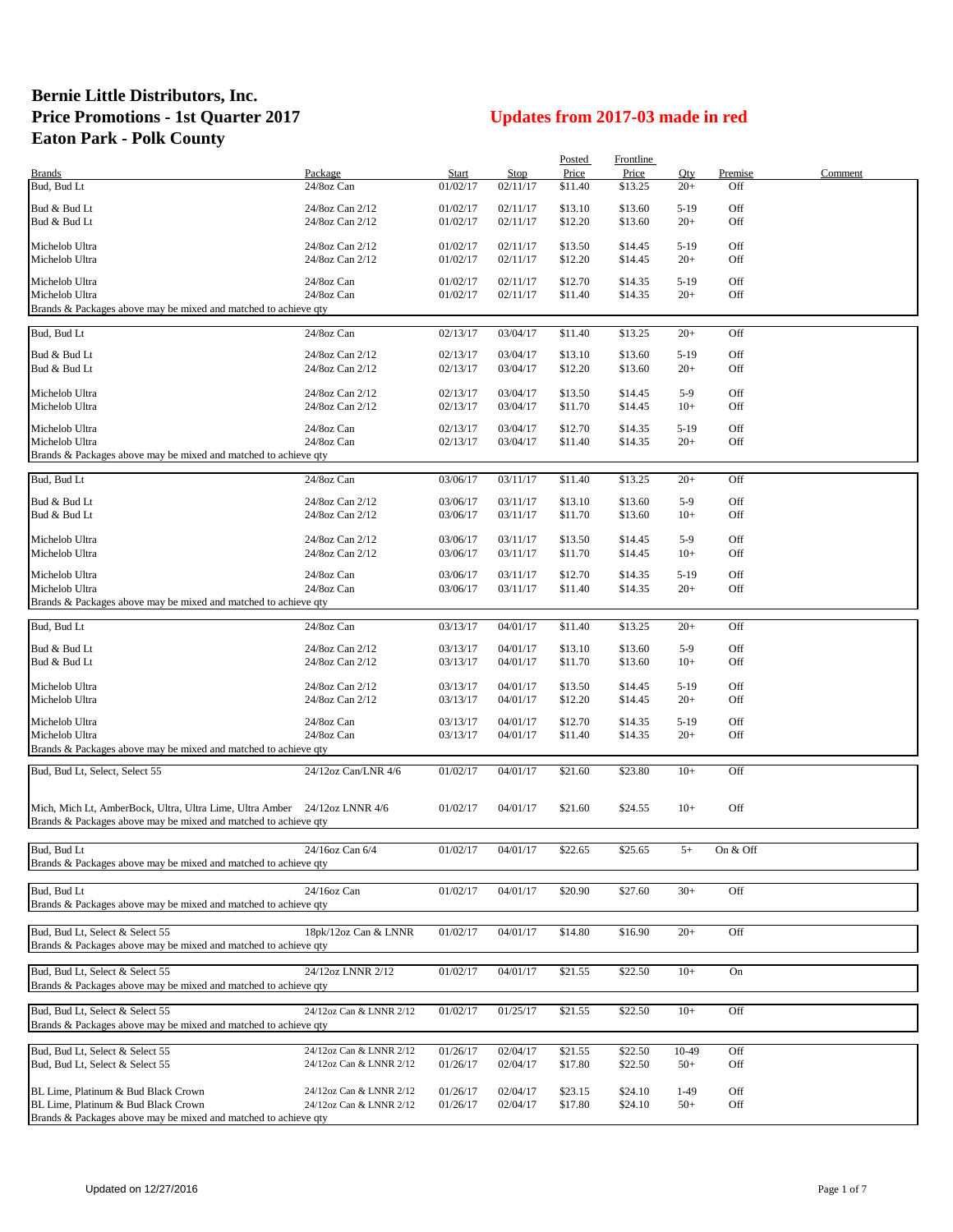|                                                                 |                                          |                      |                      | Posted             | <b>Frontline</b>   |                  |            |         |
|-----------------------------------------------------------------|------------------------------------------|----------------------|----------------------|--------------------|--------------------|------------------|------------|---------|
| <b>Brands</b>                                                   | Package                                  | Start                | Stop                 | Price              | Price              | Qty              | Premise    | Comment |
| Bud, Bud Lt, Select & Select 55                                 | 24/12oz Can & LNNR 2/12                  | 02/06/17             | 04/01/17             | \$21.55            | \$22.50            | $10+$            | Off        |         |
| Brands & Packages above may be mixed and matched to achieve qty |                                          |                      |                      |                    |                    |                  |            |         |
| Bud, Bud Lt, Select & Select 55                                 | 24/12oz Can                              | 01/02/17             | 04/01/17             | \$20.75            | \$22.60            | 10-44            | Off        |         |
| Bud, Bud Lt, Select & Select 55                                 | 24/12oz Can                              | 01/02/17             | 04/01/17             | \$19.75            | \$22.60            | $45+$            | Off        |         |
|                                                                 |                                          |                      |                      |                    |                    |                  |            |         |
| Bud, Bud Lt,                                                    | 24/12oz LNNR                             | 01/02/17             | 04/01/17             | \$20.75            | \$22.60            | 10-44            | Off        |         |
| Bud, Bud Lt,                                                    | 24/12oz LNNR                             | 01/02/17             | 04/01/17             | \$19.75            | \$22.60            | $45+$            | Off        |         |
|                                                                 |                                          |                      |                      |                    |                    |                  |            |         |
| <b>Bud Light Lime</b>                                           | 24/12oz LNNR/Can                         | 01/02/17             | 04/01/17             | \$22.20            | \$24.10            | 10-44            | Off        |         |
| <b>Bud Light Lime</b>                                           | 24/12oz LNNR/Can                         | 01/02/17             | 04/01/17             | \$19.75            | \$24.10            | $45+$            | Off        |         |
|                                                                 |                                          |                      |                      |                    |                    |                  |            |         |
| Michelob Ultra<br>Michelob Ultra                                | 24/12oz Can & LNNR<br>24/12oz Can & LNNR | 01/02/17<br>01/02/17 | 04/01/17<br>04/01/17 | \$22.20<br>\$20.70 | \$24.10<br>\$24.10 | 10-44<br>$45+$   | Off<br>Off |         |
| Brands & Packages above may be mixed and matched to achieve qty |                                          |                      |                      |                    |                    |                  |            |         |
|                                                                 |                                          |                      |                      |                    |                    |                  |            |         |
| Bud, Bud Lt                                                     | 3/8/16oz Can                             | 01/02/17             | 01/28/17             | \$19.45            | \$25.20            | $25+$            | Off        |         |
| Michelob Ultra                                                  | 3/8/16oz Can                             | 01/02/17             | 01/28/17             | \$19.45            | \$27.10            | $25+$            | Off        |         |
| Brands & Packages above may be mixed and matched to achieve qty |                                          |                      |                      |                    |                    |                  |            |         |
|                                                                 |                                          |                      |                      |                    |                    |                  |            |         |
| Bud, Bud Lt                                                     | 24/16oz CALNR                            | 01/02/17             | 04/01/17             | \$24.85            | \$28.50            | $98+$            | Off        |         |
| Brands & Packages above may be mixed and matched to achieve qty |                                          |                      |                      |                    |                    |                  |            |         |
| Bud, Bud Lt                                                     | 20/16oz CALNR                            | 01/02/17             | 02/04/17             | \$17.95            | \$23.00            | 33-131           | Off        |         |
| Bud, Bud Lt                                                     | 20/16oz CALNR                            | 01/02/17             | 02/04/17             | \$17.45            | \$23.00            | $132+$           | Off        |         |
|                                                                 |                                          |                      |                      |                    |                    |                  |            |         |
| Bud, Bud Lt                                                     | 20/16oz CALNR                            | 02/06/17             | 04/01/17             | \$19.75            | \$23.00            | $1 - 32$         | Off        |         |
| Bud, Bud Lt                                                     | 20/16oz CALNR                            | 02/06/17             | 04/01/17             | \$17.95            | \$23.00            | $33+$            | Off        |         |
| Brands & Packages above may be mixed and matched to achieve qty |                                          |                      |                      |                    |                    |                  |            |         |
|                                                                 |                                          |                      |                      |                    |                    |                  |            |         |
| Bud, Bud Lt                                                     | 15/16oz ALNR/CALNR                       | 01/02/17             | 04/01/17             | \$13.90            | \$17.25            | $15+$            | Off        |         |
| Brands & Packages above may be mixed and matched to achieve qty |                                          |                      |                      |                    |                    |                  |            |         |
| Bud, Bud Lt                                                     | 15/16oz ALNR/CALNR                       | 01/02/17             | 04/01/17             | \$13.80            | \$17.25            | $50+$            | On         |         |
| Brands & Packages above may be mixed and matched to achieve qty |                                          |                      |                      |                    |                    |                  |            |         |
|                                                                 |                                          |                      |                      |                    |                    |                  |            |         |
| Bud, Bud Light                                                  | 20/16oz CALNR                            | 01/02/17             | 04/01/17             | \$18.85            | \$23.00            | $1 - 143$        | On         |         |
| Bud, Bud Light                                                  | 20/16oz CALNR                            | 01/02/17             | 04/01/17             | \$17.20            | \$23.00            | $144+$           | On         |         |
|                                                                 |                                          |                      |                      |                    |                    |                  |            |         |
| Bud, Bud Light, Select                                          | 24/16oz ALNR/CALNR                       | 01/02/17             | 04/01/17             | \$23.00            | \$28.50            | $1-49$           | On         |         |
| Bud, Bud Light, Select<br>Bud, Bud Light, Select                | 24/16oz ALNR/CALNR<br>24/16oz ALNR/CALNR | 01/02/17<br>01/02/17 | 04/01/17<br>04/01/17 | \$22.75<br>\$21.55 | \$28.50<br>\$28.50 | 50-143<br>$144+$ | On<br>On   |         |
|                                                                 |                                          |                      |                      |                    |                    |                  |            |         |
| <b>Bud Light Lime</b>                                           | 24/16oz ALNR 4/6                         | 01/02/17             | 04/01/17             | \$27.65            | \$31.20            | $50+$            | On         |         |
| Michelob Ultra                                                  | 24/16oz ALNR                             | 01/02/17             | 04/01/17             | \$27.65            | \$31.20            | $50+$            | On         |         |
| Michelob Ultra                                                  | 24/16oz CALNR                            | 01/02/17             | 04/01/17             | \$35.85            | \$37.25            | 5-49             | On         |         |
| Michelob Ultra                                                  | 24/16oz CALNR                            | 01/02/17             | 04/01/17             | \$33.70            | \$37.25            | $50+$            | On         |         |
| Brands & Packages above may be mixed and matched to achieve qty |                                          |                      |                      |                    |                    |                  |            |         |
|                                                                 |                                          |                      |                      |                    |                    |                  |            |         |
| Oculto                                                          | 24/12oz LNNR 2/12                        | 01/02/17             | 04/01/17             | \$26.65            | \$29.90            | $20+$            | Off        |         |
| <b>BLL Mix a Rita</b>                                           | 18/80z Can Loose                         | 01/02/17             | 04/01/17             | \$16.55            | \$18.05            | $5+$             | Off        |         |
|                                                                 |                                          |                      |                      |                    |                    |                  |            |         |
| <b>BLL Mix a Rita</b>                                           | 24/8oz Can Loose                         | 01/02/17             | 04/01/17             | \$22.05            | \$24.10            | $5 - 62$         | Off        |         |
| <b>BLL Mix a Rita</b>                                           | 24/8oz Can Loose                         | 01/02/17             | 04/01/17             | \$21.05            | \$24.10            | $63+$            | Off        |         |
|                                                                 |                                          |                      |                      |                    |                    |                  |            |         |
| BL Lime, Platinum, Black Crown, Mich Lt & Ultra                 | 18/12oz LNNR/Cans                        | 01/02/17             | 04/01/17             | \$16.95            | \$18.45            | $5 - 59$         | Off        |         |
| BL Lime, Platinum, Black Crown, Mich Lt & Ultra                 | 18/12oz LNNR/Cans                        | 01/02/17             | 04/01/17             | \$15.85            | \$18.45            | $60+$            | Off        |         |
| Brands & Packages above may be mixed and matched to achieve qty |                                          |                      |                      |                    |                    |                  |            |         |
| Best Damn Root Beer & Cherry Cola                               | 24/12oz LNNR 4/6                         | 03/06/17             | 03/12/17             | \$19.20            | \$30.70            | $15+$            | Off        |         |
|                                                                 |                                          |                      |                      |                    |                    |                  |            |         |
| <b>Land Shark</b>                                               | 24/12oz Cans/LNNR 2/12                   | 01/02/17             | 01/07/17             | \$22.15            | \$24.10            | 56-111           | Off        |         |
| <b>Land Shark</b>                                               | 24/12oz Cans/LNNR 2/12                   | 01/02/17             | 01/07/17             | \$20.35            | \$24.10            | $112+$           | Off        |         |
|                                                                 |                                          |                      |                      |                    |                    |                  |            |         |
| Land Shark                                                      | 24/12oz LNNR 4/6                         | 01/02/17             | 04/01/17             | \$21.60            | \$24.55            | 10-111           | Off        |         |
| Land Shark                                                      | 24/12oz LNNR 4/6                         | 01/02/17             | 04/01/17             | \$20.25            | \$24.55            | $112+$           | Off        |         |
| Michelob Ultra                                                  | 24/16oz CALNR                            | 01/02/17             | 04/01/17             | \$35.85            | \$37.25            | $5+$             | Off        |         |
|                                                                 |                                          |                      |                      |                    |                    |                  |            |         |
| Mich, Mic Lt, Ultra, Ultra Amber, Amberbock & Ultra Lime        |                                          |                      |                      |                    |                    |                  |            |         |
| Cactus                                                          | 24/12oz Can/LNNR 2/12                    | 01/02/17             | 04/01/17             | \$23.90            | \$24.85            | $5+$             | Off        |         |
| Michelob Ultra                                                  | 24/16oz CALNR 3/8                        | 01/02/17             | 04/01/17             | \$35.85            | \$37.25            | $5+$             | Off        |         |
| Brands & Packages above may be mixed and matched to achieve qty |                                          |                      |                      |                    |                    |                  |            |         |
| BL Lime, Platinum, Black Crown & Landshark                      | 24/12oz LNNR 2/12                        | 01/02/17             | 04/01/17             | \$20.45            | \$24.10            | $10+$            | On         |         |
| BL Lime, Platinum & Landshark                                   | 24/12oz Cans 2/12                        | 01/02/17             | 04/01/17             | \$20.45            | \$24.10            | $10+$            | On         |         |
| Brands & Packages above may be mixed and matched to achieve qty |                                          |                      |                      |                    |                    |                  |            |         |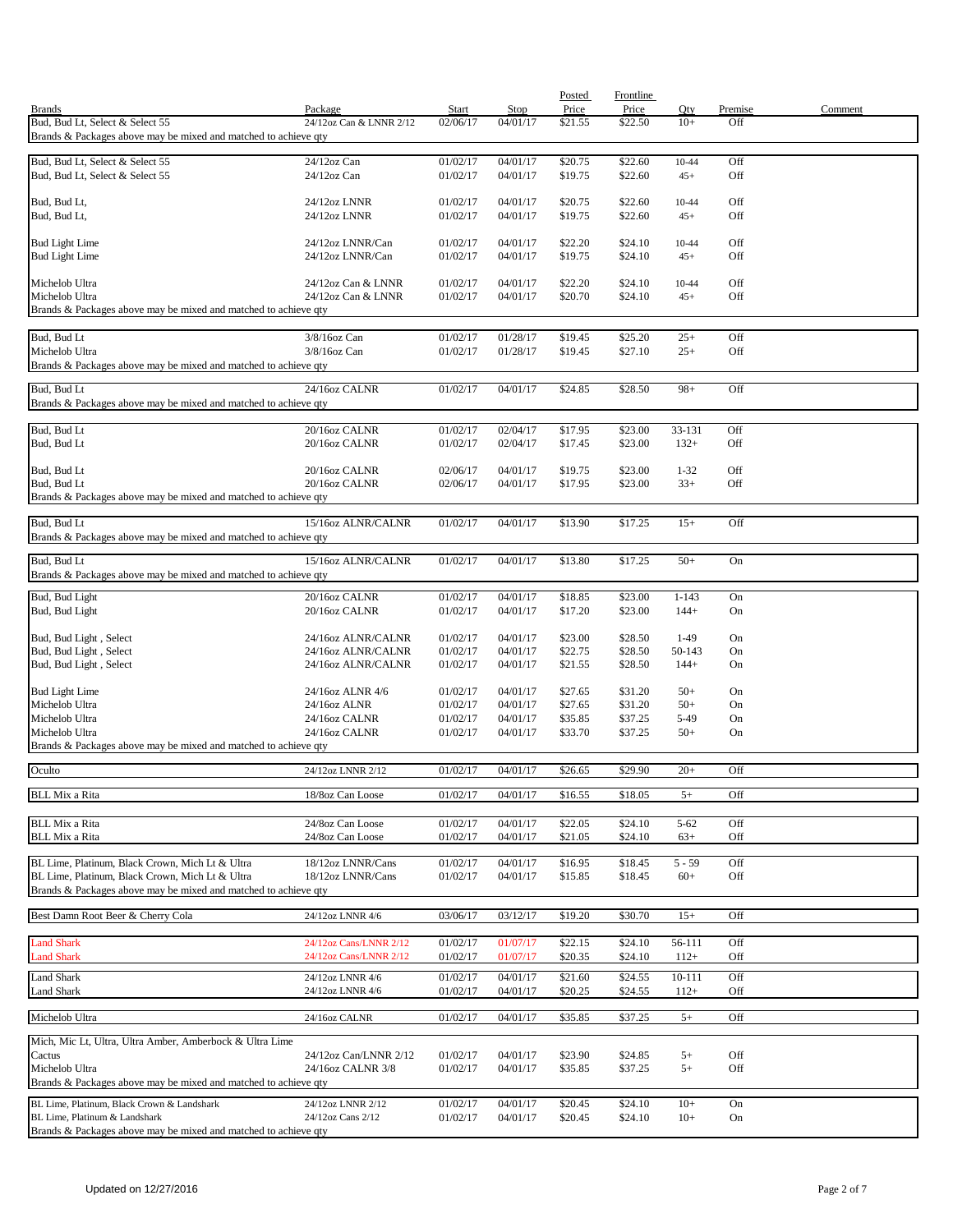|                                                                                                |                        |          |          | Posted  | Frontline |           |         |         |
|------------------------------------------------------------------------------------------------|------------------------|----------|----------|---------|-----------|-----------|---------|---------|
| <b>Brands</b>                                                                                  | Package                | Start    | Stop     | Price   | Price     | Oty       | Premise | Comment |
| BL Lime, Platinum & Black Crown                                                                | 24/12oz Cans/LNNR 2/12 | 01/02/17 | 01/25/17 | \$23.15 | \$24.10   | $1+$      | Off     |         |
| BLL Rita Family (Lime, Straw, Mango, Raz, Seasonal)                                            | 24/8oz Can 2/12        | 01/02/17 | 01/25/17 | \$23.15 | \$24.10   | $1 - 6$   | Off     |         |
| BLL Rita Family (Lime, Straw, Mango, Raz, Seasonal)                                            | 24/8oz Can 2/12        | 01/02/17 | 01/25/17 | \$21.30 | \$24.10   | $7+$      | Off     |         |
| Brands & Packages above may be mixed and matched to achieve qty                                |                        |          |          |         |           |           |         |         |
| BLL Rita Family (Lime, Straw, Mango, Raz, Seasonal)                                            | 24/8oz Can 2/12        | 01/26/17 | 02/04/17 | \$23.15 | \$24.10   | $1-6$     | Off     |         |
| BLL Rita Family (Lime, Straw, Mango, Raz, Seasonal)                                            | 24/8oz Can 2/12        | 01/26/17 | 02/04/17 | \$21.30 | \$24.10   | $7+$      | Off     |         |
| Brands & Packages above may be mixed and matched to achieve qty                                |                        |          |          |         |           |           |         |         |
|                                                                                                | 24/12oz Cans/LNNR 2/12 |          |          |         |           |           |         |         |
| BL Lime, Platinum & Black Crown                                                                |                        | 02/06/17 | 04/01/17 | \$23.15 | \$24.10   | $1+$      | Off     |         |
| BLL Rita Family (Lime, Straw, Mango, Raz, Seasonal)                                            | 24/8oz Can 2/12        | 02/06/17 | 04/01/17 | \$23.15 | \$24.10   | $1 - 6$   | Off     |         |
| BLL Rita Family (Lime, Straw, Mango, Raz, Seasonal)                                            | 24/8oz Can 2/12        | 02/06/17 | 04/01/17 | \$21.30 | \$24.10   | $7+$      | Off     |         |
| Brands & Packages above may be mixed and matched to achieve qty                                |                        |          |          |         |           |           |         |         |
|                                                                                                |                        |          |          |         |           |           |         |         |
| Busch, Busch Lt, Nat Lt, Nat Ice & Rolling Rock                                                | 24/12oz Can S/C        | 01/02/17 | 01/14/17 | \$15.35 | \$17.00   | $15+$     | Off     |         |
| Brands & Packages above may be mixed and matched to achieve qty                                |                        |          |          |         |           |           |         |         |
| <b>Natty Daddy</b>                                                                             | 24/12oz Can S/C        | 01/02/17 | 01/14/17 | \$14.35 | \$16.10   | $5+$      | Off     |         |
|                                                                                                |                        |          |          |         |           |           |         |         |
| Busch, Busch Lt, Nat Lt, Nat Ice & Rolling Rock                                                | 24/12oz Can S/C        | 01/16/17 | 04/29/17 | \$15.35 | \$17.00   | 15-76     | Off     |         |
| Busch, Busch Lt, Nat Lt, Nat Ice & Rolling Rock                                                | 24/12oz Can S/C        | 01/16/17 | 04/29/17 | \$13.80 | \$17.00   | $77+$     | Off     |         |
|                                                                                                |                        |          |          |         |           |           |         |         |
| Natty Daddy                                                                                    | 24/12oz Can S/C        | 01/16/17 | 04/29/17 | \$14.35 | \$16.10   | $5 - 76$  | Off     |         |
| Natty Daddy                                                                                    | 24/12oz Can S/C        | 01/16/17 | 04/29/17 | \$13.80 | \$16.10   | $77+$     | Off     |         |
| Brands & Packages above may be mixed and matched to achieve qty                                |                        |          |          |         |           |           |         |         |
| Busch, Busch Lt, Nat Lt, Nat Ice, Bud Ice, Rolling Rock &                                      |                        |          |          |         |           |           |         |         |
| <b>Busch Ice</b>                                                                               | 18/12oz Cans/LNNR      | 01/02/17 | 04/01/17 | \$9.35  | \$12.40   | $40+$     | Off     |         |
| Brands & Packages above may be mixed and matched to achieve qty                                |                        |          |          |         |           |           |         |         |
|                                                                                                | 24/16oz Can 6/4        | 01/02/17 | 04/01/17 | \$17.75 |           | $5+$      | Off     |         |
| King Cobra & High Gravity<br>Brands & Packages above may be mixed and matched to achieve qty   |                        |          |          |         | \$19.55   |           |         |         |
|                                                                                                |                        |          |          |         |           |           |         |         |
| Shock Top & Shock Top Sampler                                                                  | 24/12oz LNNR           | 01/02/17 | 04/01/17 | \$19.70 | \$27.75   | $56+$     | Off     |         |
| Brands & Packages above may be mixed and matched to achieve qty                                |                        |          |          |         |           |           |         |         |
|                                                                                                |                        |          |          |         |           |           |         |         |
| Shock Top & Shock Top Lemon<br>Brands & Packages above may be mixed and matched to achieve qty | $15/12$ oz Can         | 01/02/17 | 04/01/17 | \$13.65 | \$15.25   | $50+$     | Off     |         |
|                                                                                                |                        |          |          |         |           |           |         |         |
| Shock Top & Shock Top Lemon                                                                    | 30/12oz Can 2/15       | 01/02/17 | 04/01/17 | \$25.70 | \$28.90   | $25+$     | Off     |         |
| Brands & Packages above may be mixed and matched to achieve qty                                |                        |          |          |         |           |           |         |         |
| Shock Top, Apple Wheat, Lemon, Pumpkin, Rasp, IPA, Winter Combo,                               |                        |          |          |         |           |           |         |         |
| Choc, Pretzel, Ginger                                                                          | 24/12oz LNNR 4/6       | 01/02/17 | 03/04/17 | \$26.10 | \$27.75   | $20 - 55$ | Off     |         |
| Shock Top, Apple Wheat, Lemon, Pumpkin, Rasp, IPA, Winter Combo,                               |                        |          |          |         |           |           |         |         |
| Choc, Pretzel, Ginger                                                                          | 24/12oz LNNR 4/6       | 01/02/17 | 03/04/17 | \$25.10 | \$27.75   | 56-111    | Off     |         |
| Shock Top, Apple Wheat, Lemon, Pumpkin, Rasp, IPA, Winter Combo,<br>Choc, Pretzel, Ginger      | 24/12oz LNNR 4/6       | 01/02/17 | 03/04/17 | \$24.10 | \$27.75   | $112+$    | Off     |         |
| Brands & Packages above may be mixed and matched to achieve qty                                |                        |          |          |         |           |           |         |         |
|                                                                                                |                        |          |          |         |           |           |         |         |
| Shock Top, Apple Wheat, Lemon, Pumpkin, Rasp, IPA, Winter Combo,<br>Choc, Pretzel, Ginger      | 24/12oz LNNR 4/6       | 03/06/17 | 03/11/17 | \$19.20 | \$27.75   | $20+$     | Off     |         |
|                                                                                                |                        |          |          |         |           |           |         |         |
| Shock Top, Apple Wheat, Lemon, Pumpkin, Rasp, IPA, Winter Combo,                               |                        |          |          |         |           |           |         |         |
| Choc, Pretzel, Ginger<br>Shock Top, Apple Wheat, Lemon, Pumpkin, Rasp, IPA, Winter Combo,      | 24/12oz LNNR 4/6       | 03/13/17 | 04/01/17 | \$26.10 | \$27.75   | $20 - 55$ | Off     |         |
| Choc, Pretzel, Ginger                                                                          | 24/12oz LNNR 4/6       | 03/13/17 | 04/01/17 | \$25.10 | \$27.75   | 56-111    | Off     |         |
| Shock Top, Apple Wheat, Lemon, Pumpkin, Rasp, IPA, Winter Combo,                               |                        |          |          |         |           |           |         |         |
| Choc, Pretzel, Ginger                                                                          | 24/12oz LNNR 4/6       | 03/13/17 | 04/01/17 | \$24.10 | \$27.75   | $112+$    | Off     |         |
| Brands & Packages above may be mixed and matched to achieve qty                                |                        |          |          |         |           |           |         |         |
| Wild Blue & Redbridge                                                                          | 24/12oz LNNR 4/6       | 01/02/17 | 04/01/17 | \$28.65 | \$29.35   | $28+$     | Off     |         |
| Brands & Packages above may be mixed and matched to achieve qty                                |                        |          |          |         |           |           |         |         |
|                                                                                                |                        |          | 04/01/17 |         |           |           |         |         |
| Kirin Ichiban & Kirin Light<br>Brands & Packages above may be mixed and matched to achieve qty | 24/12oz LNNR 4/6       | 01/02/17 |          | \$23.50 | \$27.75   | $10+$     | Off     |         |
|                                                                                                |                        |          |          |         |           |           |         |         |
| Becks, Lt, Dark, Oktob, Sapphire, Becks NA & Bass                                              | 24/12oz LNNR 4/6       | 01/02/17 | 04/01/17 | \$22.05 | \$24.55   | 56-111    | Off     |         |
| Becks, Lt, Dark, Oktob, Sapphire, Becks NA & Bass                                              | 24/12oz LNNR 4/6       | 01/02/17 | 04/01/17 | \$19.80 | \$24.55   | $112+$    | Off     |         |
| Brands & Packages above may be mixed and matched to achieve qty                                |                        |          |          |         |           |           |         |         |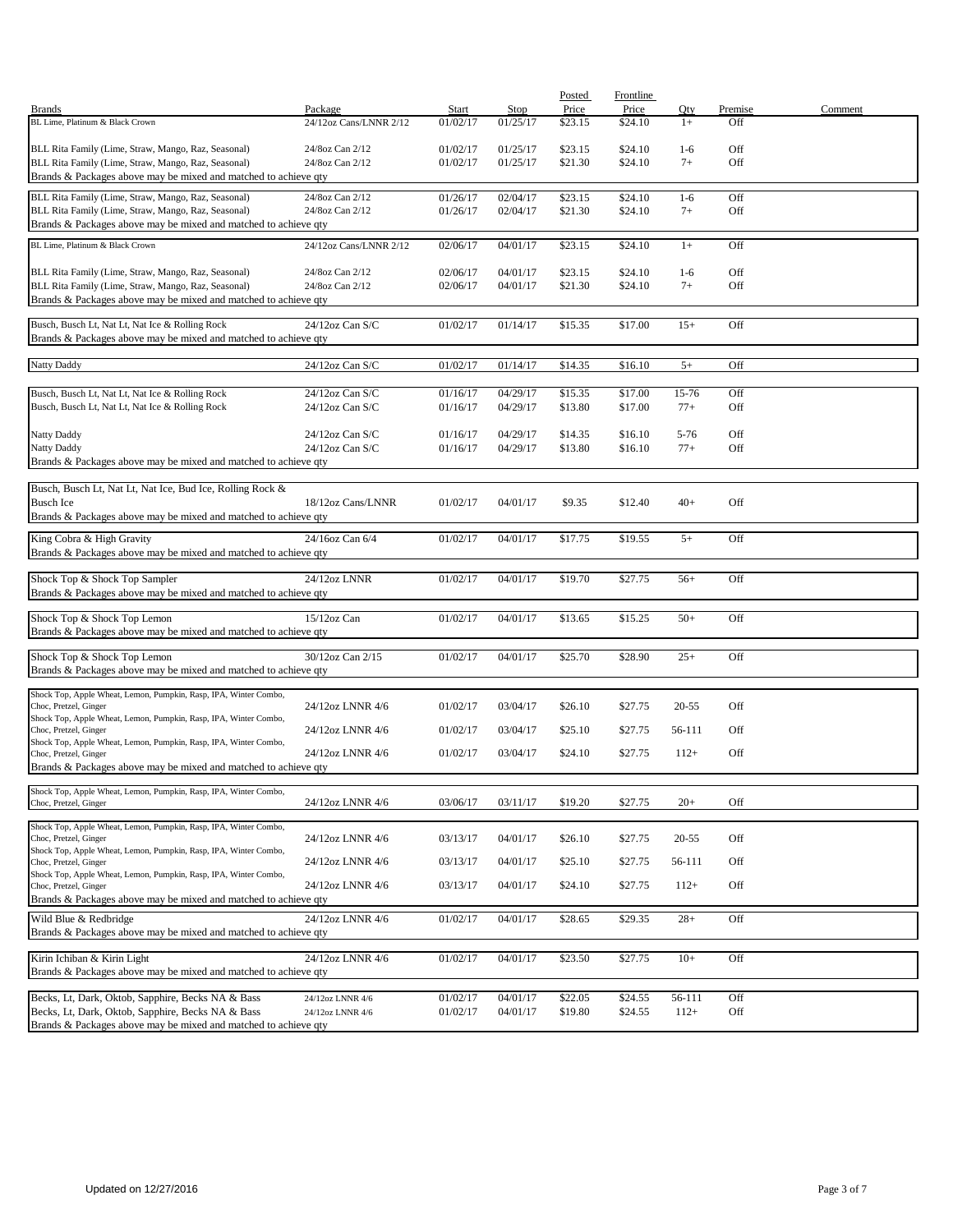| <b>Brands</b>                                                                                   | Package                                        | Start    | Stop     | Posted<br>Price | <b>Frontline</b><br>Price | Oty       | Premise    | Comment |
|-------------------------------------------------------------------------------------------------|------------------------------------------------|----------|----------|-----------------|---------------------------|-----------|------------|---------|
| Becks, Light, Dark, Oktoberfest, Sapphire & Bass                                                | 24/12oz LNNR/CAN 2/12                          | 01/02/17 | 01/07/17 | \$20.35         | \$24.10                   | 56-111    | Off        |         |
| Becks, Light, Dark, Oktoberfest, Sapphire & Bass                                                | 24/12oz LNNR/CAN 2/12                          | 01/02/17 | 01/07/17 | \$19.80         | \$24.10                   | $112+$    | Off        |         |
| Becks, Light, Dark, Oktoberfest, Sapphire & Bass                                                | 24/12oz LNNR/CAN 2/12                          | 01/09/17 | 01/14/17 | \$19.20         | \$24.10                   | $10+$     | Off        |         |
| <b>Land Shark</b>                                                                               | 24/12oz LNNR/CAN 2/12                          | 01/09/17 | 01/14/17 | \$19.20         | \$24.10                   | $10+$     | Off        |         |
| Becks, Light, Dark, Oktoberfest, Sapphire & Bass                                                | 24/12oz LNNR/CAN 2/12                          | 01/16/17 | 01/28/17 | \$20.35         | \$24.10                   | 56-111    | Off        |         |
| Becks, Light, Dark, Oktoberfest, Sapphire & Bass                                                | 24/12oz LNNR/CAN 2/12                          | 01/16/17 | 01/28/17 | \$19.80         | \$24.10                   | $112+$    | Off        |         |
| <b>Land Shark</b>                                                                               | 24/12oz LNNR/CAN 2/12                          | 01/16/17 | 01/28/17 | \$22.15         | \$24.10                   | 56-111    | Off        |         |
| <b>Land Shark</b>                                                                               | 24/12oz LNNR/CAN 2/12                          | 01/16/17 | 01/28/17 | \$20.35         | \$24.10                   | $112+$    | Off        |         |
| Becks, Light, Dark, Oktoberfest, Sapphire & Bass                                                | 24/12oz LNNR/CAN 2/12                          | 01/30/17 | 02/04/17 | \$19.20         | \$24.10                   | $10+$     | Off        |         |
| <b>Land Shark</b>                                                                               | 24/12oz LNNR/CAN 2/12                          | 01/30/17 | 02/04/17 | \$19.20         | \$24.10                   | $10+$     | Off        |         |
| Becks, Light, Dark, Oktoberfest, Sapphire & Bass                                                | 24/12oz LNNR/CAN 2/12                          | 02/06/17 | 02/11/17 | \$20.35         | \$24.10                   | 56-111    | Off        |         |
| Becks, Light, Dark, Oktoberfest, Sapphire & Bass                                                | 24/12oz LNNR/CAN 2/12                          | 02/06/17 | 02/11/17 | \$19.80         | \$24.10                   | $112+$    | <b>Off</b> |         |
| <b>Land Shark</b>                                                                               | 24/12oz LNNR/CAN 2/12                          | 02/06/17 | 02/11/17 | \$22.15         | \$24.10                   | 56-111    | Off        |         |
| <b>Land Shark</b>                                                                               | 24/12oz LNNR/CAN 2/12                          | 02/06/17 | 02/11/17 | \$20.35         | \$24.10                   | $112+$    | Off        |         |
|                                                                                                 |                                                | 02/13/17 | 02/18/17 | \$19.20         | \$24.10                   | $10+$     | Off        |         |
| Becks, Light, Dark, Oktoberfest, Sapphire & Bass<br><b>Land Shark</b>                           | 24/12oz LNNR/CAN 2/12<br>24/12oz LNNR/CAN 2/12 | 02/13/17 | 02/18/17 | \$19.20         | \$24.10                   | $10+$     | Off        |         |
| Becks, Light, Dark, Oktoberfest, Sapphire & Bass                                                | 24/12oz LNNR/CAN 2/12                          | 02/20/17 | 03/04/17 | \$20.35         | \$24.10                   | 56-111    | Off        |         |
| Becks, Light, Dark, Oktoberfest, Sapphire & Bass                                                | 24/12oz LNNR/CAN 2/12                          | 02/20/17 | 03/04/17 | \$19.80         | \$24.10                   | $112+$    | Off        |         |
| <b>Land Shark</b>                                                                               | 24/12oz LNNR/CAN 2/12                          | 02/20/17 | 03/04/17 | \$22.15         | \$24.10                   | 56-111    | Off        |         |
| <b>Land Shark</b>                                                                               | 24/12oz LNNR/CAN 2/12                          | 02/20/17 | 03/04/17 | \$20.35         | \$24.10                   | $112+$    | Off        |         |
|                                                                                                 |                                                |          |          |                 |                           |           |            |         |
| Becks, Light, Dark, Oktoberfest, Sapphire & Bass                                                | 24/12oz LNNR/CAN 2/12                          | 03/06/17 | 03/11/17 | \$19.20         | \$24.10                   | $10+$     | Off        |         |
| <b>Land Shark</b>                                                                               | 24/12oz LNNR/CAN 2/12                          | 03/06/17 | 03/11/17 | \$19.20         | \$24.10                   | $10+$     | Off        |         |
| Becks, Light, Dark, Oktoberfest, Sapphire & Bass                                                | 24/12oz LNNR/CAN 2/12                          | 03/13/17 | 04/15/17 | \$20.35         | \$24.10                   | 56-111    | Off        |         |
| Becks, Light, Dark, Oktoberfest, Sapphire & Bass                                                | 24/12oz LNNR/CAN 2/12                          | 03/13/17 | 04/15/17 | \$19.80         | \$24.10                   | $112+$    | <b>Off</b> |         |
| <b>Land Shark</b>                                                                               | 24/12oz LNNR/CAN 2/12                          | 03/13/17 | 04/15/17 | \$22.15         | \$24.10                   | 56-111    | Off        |         |
| <b>Land Shark</b>                                                                               | 24/12oz LNNR/CAN 2/12                          | 03/13/17 | 04/15/17 | \$20.35         | \$24.10                   | $112+$    | Off        |         |
| Brands & Packages above may be mixed and matched to achieve qty                                 |                                                |          |          |                 |                           |           |            |         |
| Beck's, Sapphire, Black Crown, BL Lime, Platinum, Michelob                                      |                                                |          |          |                 |                           |           |            |         |
| Ultra & Landshark                                                                               | 24/16oz CAN 6/4                                | 01/02/17 | 04/01/17 | \$25.75         | \$28.00                   | $1 - 2$   | Off        |         |
| Beck's, Sapphire, Black Crown, BL Lime, Platinum, Michelob<br>Ultra & Landshark                 | 24/16oz CAN 6/4                                | 01/02/17 | 04/01/17 | \$24.90         | \$28.00                   | $3+$      | Off        |         |
| Shock Top, Apple, Lemon, Pumpkin, Shockolate & Twisted                                          |                                                |          |          |                 |                           |           |            |         |
| Pretzel                                                                                         | 24/16oz CAN 6/4                                | 01/02/17 | 04/01/17 | \$29.80         | \$33.50                   | $1 - 2$   | Off        |         |
| Shock Top, Apple, Lemon, Pumpkin, Shockolate & Twisted                                          |                                                |          |          |                 |                           |           |            |         |
| Pretzel                                                                                         | 24/16oz CAN 6/4                                | 01/02/17 | 04/01/17 | \$24.90         | \$33.50                   | $3+$      | Off        |         |
|                                                                                                 |                                                |          |          |                 |                           |           |            |         |
| Johnny Appleseed                                                                                | 24/16oz CAN 6/4                                | 01/02/17 | 04/01/17 | \$29.80         | \$31.95                   | $1 - 2$   | Off        |         |
| Johnny Appleseed                                                                                | 24/16oz CAN 6/4                                | 01/02/17 | 04/01/17 | \$24.90         | \$31.95                   | $3+$      | Off        |         |
| Goose 312, IPA, Green Line & Four Star Pilsner                                                  | 24/16oz CAN 6/4                                | 01/02/17 | 04/01/17 | \$29.80         | \$31.95                   | $1 - 2$   | Off        |         |
| Goose 312, IPA, Green Line & Four Star Pilsner                                                  | 24/16oz CAN 6/4                                | 01/02/17 | 04/01/17 | \$24.90         | \$31.95                   | $3+$      | Off        |         |
| Bud Chelada, Bud Lt Chelada                                                                     | 24/16oz Can 6/4                                | 01/02/17 | 04/01/17 | \$29.80         | \$33.50                   | $1+$      | Off        |         |
| Lime a Rita & Straw ber Rita Splash                                                             | 24/16oz CAN 4/6                                | 01/02/17 | 04/01/17 | \$29.80         | \$37.50                   | $1+$      | Off        |         |
| BD Root Beer & Cherry Cola                                                                      | 24/16oz CAN 4/6                                | 01/02/17 | 04/01/17 | \$29.80         | \$37.50                   | $1+$      | Off        |         |
|                                                                                                 |                                                |          |          |                 |                           |           |            |         |
| BL Lime Rita Family & Oculto<br>Brands & Packages above may be mixed and matched to achieve qty | 24/16oz CAN 6/4                                | 01/02/17 | 04/01/17 | \$29.80         | \$37.50                   | $1+$      | Off        |         |
|                                                                                                 |                                                |          |          |                 |                           |           |            |         |
| <b>Boddington's Pub</b>                                                                         | 24/16oz CAN 6/4                                | 01/02/17 | 04/01/17 | \$39.15         | \$41.75                   | $72+$     | Off        |         |
| BP Blueberry, Oktoberfest, Pumpkin, Summer, Winter, Spring, Toasted                             |                                                |          |          |                 |                           |           |            |         |
| Lager, Hoptical Illusion & Mosaic Session IPA                                                   | 24/12oz LNNR 4/6                               | 01/02/17 | 01/28/17 | \$27.70         | \$30.90                   | $25 - 55$ | Off        |         |
| BP Blueberry, Oktoberfest, Pumpkin, Summer, Winter, Spring, Toasted                             |                                                |          |          |                 |                           |           |            |         |
| Lager, Hoptical Illusion & Mosaic Session IPA                                                   | 24/12oz LNNR 4/6                               | 01/02/17 | 01/28/17 | \$26.70         | \$30.90                   | $56+$     | Off        |         |
| Goose 312, 312 Pale Ale, Honkers, IPA, Winter, Summer, Harvest Ale,                             |                                                |          |          |                 |                           |           |            |         |
| Sixth Day, Endless IPA, Rambler IPA, Oktob, Preseason, 10 Hills Pale Ale,                       |                                                |          |          |                 |                           |           |            |         |
| Four Star, Green Line & Appleseed                                                               | 24/12oz LNNR/Can 4/6                           | 01/02/17 | 01/28/17 | \$27.70         | \$30.90                   | $25 - 55$ | Off        |         |

Goose 312, 312 Pale Ale, Honkers, IPA , Winter, Summer, Harvest Ale, Sixth Day, Endless IPA, Rambler IPA, Oktob, Preseason, 10 Hills Pale Ale, Four Star, Green Line & Appleseed 24/12oz LNNR/Can 4/6 01/02/17 01/28/17 \$26.70 \$30.90 56+ Off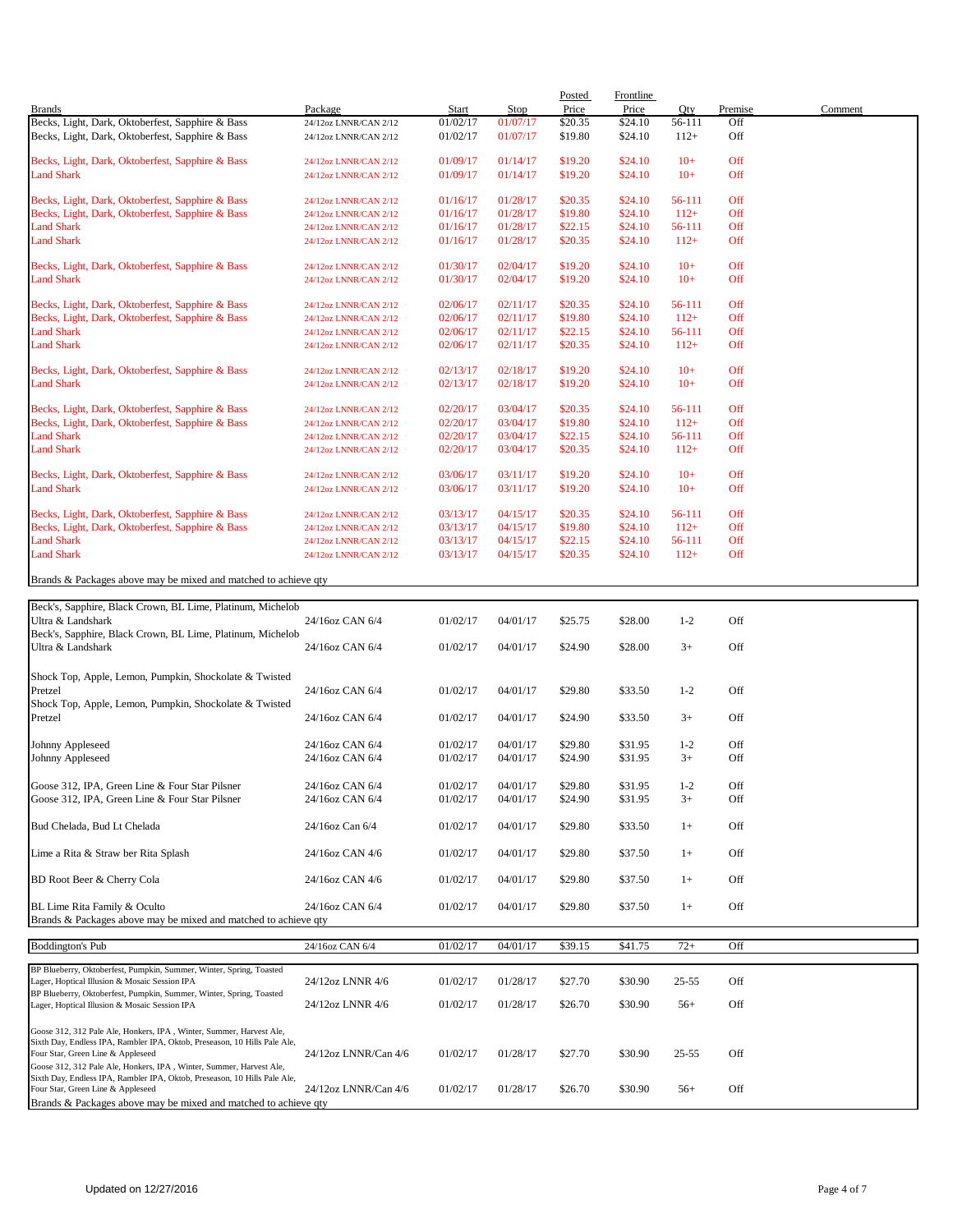| <b>Brands</b>                                                                                                                                                                                                                                                                                                                             | Package                                                                      | Start                | Stop                 | Posted<br>Price    | <b>Frontline</b><br>Price | Qty            | Premise    | Comment |
|-------------------------------------------------------------------------------------------------------------------------------------------------------------------------------------------------------------------------------------------------------------------------------------------------------------------------------------------|------------------------------------------------------------------------------|----------------------|----------------------|--------------------|---------------------------|----------------|------------|---------|
| BP Blueberry, Oktoberfest, Pumpkin, Summer, Winter, Spring, Toasted<br>Lager, Hoptical Illusion & Mosaic Session IPA                                                                                                                                                                                                                      | 24/12oz LNNR 4/6                                                             | 01/30/17             | 02/15/17             | \$19.20            | \$30.90                   | $10+$          | Off        |         |
|                                                                                                                                                                                                                                                                                                                                           |                                                                              |                      |                      |                    |                           |                |            |         |
| Goose 312, 312 Pale Ale, Honkers, IPA, Winter, Summer, Harvest Ale,<br>Sixth Day, Endless IPA, Rambler IPA, Oktob, Preseason, 10 Hills Pale Ale,<br>Four Star, Green Line & Appleseed<br>Goose 312, 312 Pale Ale, Honkers, IPA, Winter, Summer, Harvest Ale,                                                                              | 24/12oz LNNR/Can 4/6                                                         | 01/30/17             | 02/15/17             | \$27.70            | \$30.90                   | 25-55          | Off        |         |
| Sixth Day, Endless IPA, Rambler IPA, Oktob, Preseason, 10 Hills Pale Ale,<br>Four Star, Green Line & Appleseed<br>Brands & Packages above may be mixed and matched to achieve qty                                                                                                                                                         | 24/12oz LNNR/Can 4/6                                                         | 01/30/17             | 02/15/17             | \$26.70            | \$30.90                   | $56+$          | Off        |         |
| BP Blueberry, Oktoberfest, Pumpkin, Summer, Winter, Spring, Toasted<br>Lager, Hoptical Illusion & Mosaic Session IPA                                                                                                                                                                                                                      | 24/12oz LNNR 4/6                                                             | 02/16/17             | 03/11/17             | \$27.70            | \$30.90                   | 25-55          | Off        |         |
| BP Blueberry, Oktoberfest, Pumpkin, Summer, Winter, Spring, Toasted<br>Lager, Hoptical Illusion & Mosaic Session IPA                                                                                                                                                                                                                      | 24/12oz LNNR 4/6                                                             | 02/16/17             | 03/11/17             | \$26.70            | \$30.90                   | $56+$          | Off        |         |
| Goose 312, 312 Pale Ale, Honkers, IPA, Winter, Summer, Harvest Ale,<br>Sixth Day, Endless IPA, Rambler IPA, Oktob, Preseason, 10 Hills Pale Ale,<br>Four Star, Green Line & Appleseed                                                                                                                                                     | 24/12oz LNNR/Can 4/6                                                         | 02/16/17             | 03/11/17             | \$27.70            | \$30.90                   | $25 - 55$      | Off        |         |
| Goose 312, 312 Pale Ale, Honkers, IPA, Winter, Summer, Harvest Ale,<br>Sixth Day, Endless IPA, Rambler IPA, Oktob, Preseason, 10 Hills Pale Ale,<br>Four Star, Green Line & Appleseed<br>Brands & Packages above may be mixed and matched to achieve qty                                                                                  | 24/12oz LNNR/Can 4/6                                                         | 02/16/17             | 03/11/17             | \$26.70            | \$30.90                   | $56+$          | Off        |         |
| BP Blueberry, Oktoberfest, Pumpkin, Summer, Winter, Spring, Toasted<br>Lager, Hoptical Illusion & Mosaic Session IPA                                                                                                                                                                                                                      | 24/12oz LNNR 4/6                                                             | 03/13/17             | 03/19/17             | \$27.70            | \$30.90                   | 25-55          | Off        |         |
| BP Blueberry, Oktoberfest, Pumpkin, Summer, Winter, Spring, Toasted<br>Lager, Hoptical Illusion & Mosaic Session IPA                                                                                                                                                                                                                      | 24/12oz LNNR 4/6                                                             | 03/13/17             | 03/19/17             | \$26.70            | \$30.90                   | $56+$          | Off        |         |
| Goose 312, 312 Pale Ale, Honkers, IPA, Winter, Summer, Harvest Ale,<br>Sixth Day, Endless IPA, Rambler IPA, Oktob, Preseason, 10 Hills Pale Ale,<br>Four Star, Green Line & Appleseed<br>Brands & Packages above may be mixed and matched to achieve qty                                                                                  | 24/12oz LNNR/Can 4/6                                                         | 03/13/17             | 03/19/17             | \$19.20            | \$30.90                   | $10+$          | Off        |         |
| BP Blueberry, Oktoberfest, Pumpkin, Summer, Winter, Spring, Toasted                                                                                                                                                                                                                                                                       |                                                                              |                      |                      |                    |                           |                |            |         |
| Lager, Hoptical Illusion & Mosaic Session IPA<br>BP Blueberry, Oktoberfest, Pumpkin, Summer, Winter, Spring, Toasted                                                                                                                                                                                                                      | 24/12oz LNNR 4/6<br>24/12oz LNNR 4/6                                         | 03/20/17<br>03/20/17 | 07/01/17<br>07/01/17 | \$27.70<br>\$26.70 | \$30.90<br>\$30.90        | 25-55<br>$56+$ | Off<br>Off |         |
| Lager, Hoptical Illusion & Mosaic Session IPA                                                                                                                                                                                                                                                                                             |                                                                              |                      |                      |                    |                           |                |            |         |
| Goose 312, 312 Pale Ale, Honkers, IPA, Winter, Summer, Harvest Ale,<br>Sixth Day, Endless IPA, Rambler IPA, Oktob, Preseason, 10 Hills Pale Ale,<br>Four Star, Green Line & Appleseed<br>Goose 312, 312 Pale Ale, Honkers, IPA, Winter, Summer, Harvest Ale,<br>Sixth Day, Endless IPA, Rambler IPA, Oktob, Preseason, 10 Hills Pale Ale, | 24/12oz LNNR/Can 4/6                                                         | 03/20/17             | 07/01/17             | \$27.70            | \$30.90                   | 25-55          | Off        |         |
| Four Star, Green Line & Appleseed<br>Brands & Packages above may be mixed and matched to achieve qty                                                                                                                                                                                                                                      | 24/12oz LNNR/Can 4/6                                                         | 03/20/17             | 07/01/17             | \$26.70            | \$30.90                   | $56+$          | Off        |         |
|                                                                                                                                                                                                                                                                                                                                           |                                                                              |                      |                      |                    |                           |                |            |         |
| Shock Top, Wheat IPA, Lemon, Pumpkin, Variety, Apple, Winter, Honey<br>Bourbon, Choc, Pretzel & Ginger<br>Shock Top, Wheat IPA, Lemon, Pumpkin, Variety, Apple, Winter, Honey                                                                                                                                                             | 24/12oz LNNR/Can 2/12                                                        | 01/02/17             | 04/01/17             | \$24.60            | \$27.75                   | 14-55          | Off        |         |
| Bourbon, Choc, Pretzel & Ginger<br>Shock Top, Wheat IPA, Lemon, Pumpkin, Variety, Apple, Winter, Honey                                                                                                                                                                                                                                    | 24/12oz LNNR/Can 2/12                                                        | 01/02/17             | 04/01/17             | \$23.60            | \$27.75                   | 56-111         | Off        |         |
| Bourbon, Choc, Pretzel & Ginger                                                                                                                                                                                                                                                                                                           | 24/12oz LNNR/Can 2/12                                                        | 01/02/17             | 04/01/17             | \$22.60            | \$27.75                   | $112+$         | Off        |         |
| Goose 312, 312 Pale, Honkers, IPA, Winter, Summer, Fall, Harvest Ale,<br>Endless IPA, Winter, Four Star, Green Line, Preseason & Johnny Appleseed                                                                                                                                                                                         | 24/12oz LNNR/CN 2/12                                                         | 01/02/17             | 04/01/17             | \$26.25            | \$29.65                   | 14-55          | Off        |         |
| Goose 312, 312 Pale, Honkers, IPA, Winter, Summer, Fall, Harvest Ale,<br>Endless IPA, Winter, Four Star, Green Line, Preseason & Johnny Appleseed                                                                                                                                                                                         | 24/12oz LNNR/CN 2/12                                                         | 01/02/17             | 04/01/17             | \$25.25            | \$29.65                   | $56+$          | Off        |         |
| Stella, Stella Cidre, Hoegaarden, Belgian Sampler                                                                                                                                                                                                                                                                                         | 24/11.2oz LNNR/Can 2/12 &<br>20/14.9oz Can 2/12<br>24/11.2oz LNNR/Can 2/12 & | 01/02/17             | 04/01/17             | \$27.50            | \$33.30                   | 14-199         | Off        |         |
| Stella, Stella Cidre, Hoegaarden, Belgian Sampler                                                                                                                                                                                                                                                                                         | 20/14.9oz Can 2/12                                                           | 01/02/17             | 04/01/17             | \$26.50            | \$33.30                   | $200+$         | Off        |         |
| Brands & Packages above may be mixed and matched to achieve qty                                                                                                                                                                                                                                                                           |                                                                              |                      |                      |                    |                           |                |            |         |
| Goose Seasonal Sampler                                                                                                                                                                                                                                                                                                                    | 24/12oz Can                                                                  | 01/02/17             | 04/01/17             | \$25.45            | \$28.85                   | $14 - 55$      | Off        |         |
| Goose Seasonal Sampler<br>Brands & Packages above may be mixed and matched to achieve qty                                                                                                                                                                                                                                                 | $24/12$ oz Can                                                               | 01/02/17             | 04/01/17             | \$24.45            | \$28.85                   | $56+$          | Off        |         |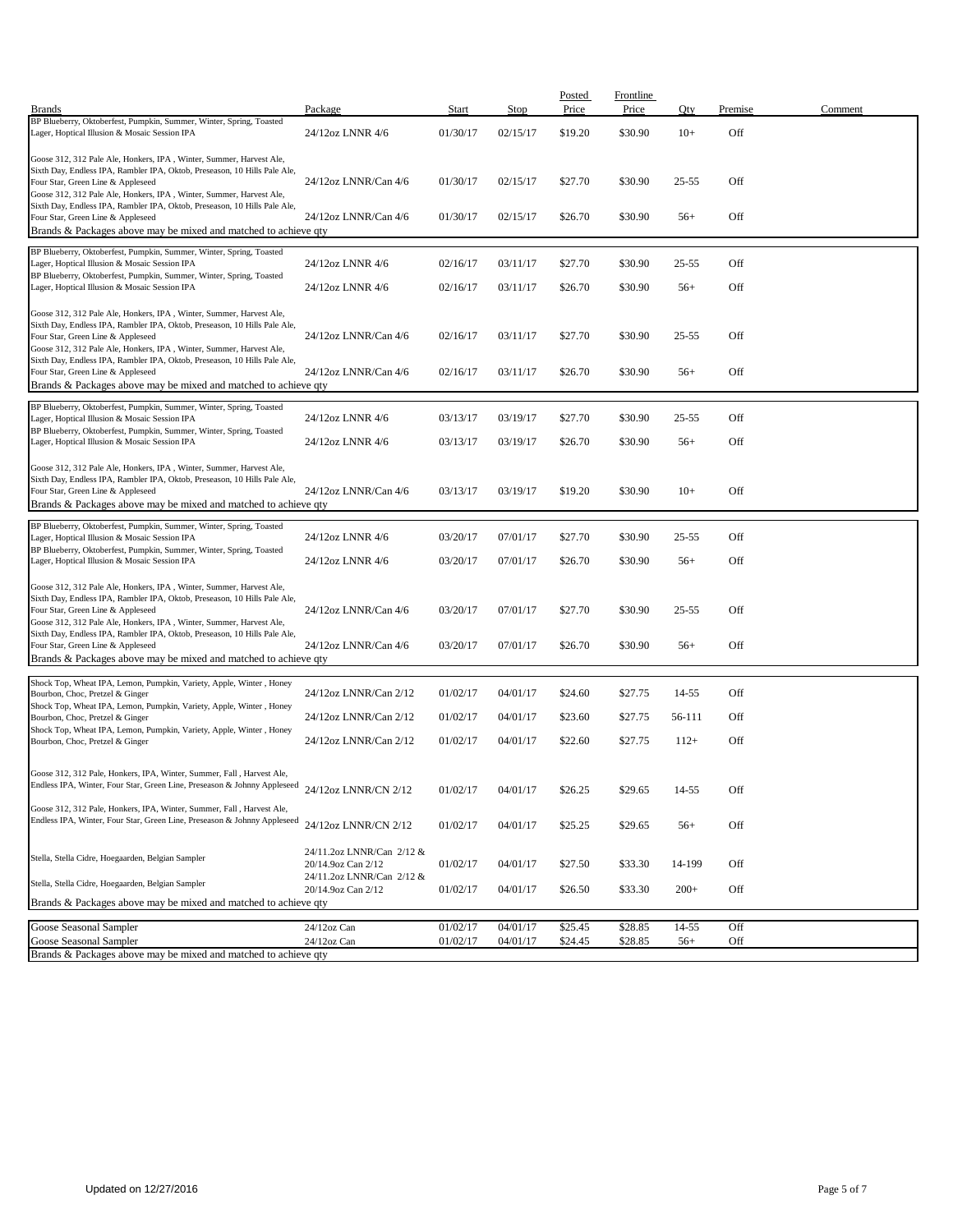|                                                                                                                          |                        |          |          | Posted  | Frontline |           |          |         |
|--------------------------------------------------------------------------------------------------------------------------|------------------------|----------|----------|---------|-----------|-----------|----------|---------|
| <b>Brands</b>                                                                                                            | Package                | Start    | Stop     | Price   | Price     | Qty       | Premise  | Comment |
| Goose Seasonal Sampler                                                                                                   | 24/12oz LNNR           | 01/02/17 | 04/01/17 | \$26.80 | \$28.85   | $10 - 55$ | Off      |         |
| Goose Seasonal Sampler                                                                                                   | 24/12oz LNNR           | 01/02/17 | 04/01/17 | \$25.50 | \$28.85   | 56-111    | Off      |         |
| Goose Seasonal Sampler                                                                                                   | 24/12oz LNNR           | 01/02/17 | 04/01/17 | \$24.50 | \$28.85   | $112+$    | Off      |         |
| Brands & Packages above may be mixed and matched to achieve qty                                                          |                        |          |          |         |           |           |          |         |
|                                                                                                                          |                        |          |          |         |           |           |          |         |
| Stella Artois                                                                                                            | 20/9.6oz LNR           | 01/02/17 | 04/01/17 | \$19.90 | \$21.95   | $3+$      | Off      |         |
| Stella Artois, Cidre, Hoegaarden, Leffe Blonde/Brown                                                                     | 24/11.2oz LNNR/Can 4/6 | 01/02/17 | 02/04/17 | \$26.75 | \$32.55   | 72-111    | Off      |         |
| Stella Artois, Cidre, Hoegaarden, Leffe Blonde/Brown                                                                     | 24/11.2oz LNNR/Can 4/6 | 01/02/17 | 02/04/17 | \$25.75 | \$32.55   | $112+$    | Off      |         |
| Brands & Packages above may be mixed and matched to achieve qty                                                          |                        |          |          |         |           |           |          |         |
|                                                                                                                          |                        |          |          |         |           |           |          |         |
| Stella Artois, Cidre, Hoegaarden, Leffe Blonde/Brown                                                                     | 24/11.2oz LNNR/Can 4/6 | 02/06/17 | 02/11/17 | \$30.10 | \$32.55   | 15-71     | Off      |         |
| Stella Artois, Cidre, Hoegaarden, Leffe Blonde/Brown                                                                     | 24/11.2oz LNNR/Can 4/6 | 02/06/17 | 02/11/17 | \$26.75 | \$32.55   | 72-111    | Off      |         |
| Stella Artois, Cidre, Hoegaarden, Leffe Blonde/Brown                                                                     | 24/11.2oz LNNR/Can 4/6 | 02/06/17 | 02/11/17 | \$25.75 | \$32.55   | $112+$    | Off      |         |
| Brands & Packages above may be mixed and matched to achieve qty                                                          |                        |          |          |         |           |           |          |         |
|                                                                                                                          |                        |          |          |         |           |           |          |         |
| Stella Artois, Cidre, Hoegaarden, Leffe Blonde/Brown                                                                     | 24/11.2oz LNNR/Can 4/6 | 02/13/17 | 04/01/17 | \$26.75 | \$32.55   | 72-111    | Off      |         |
| Stella Artois, Cidre, Hoegaarden, Leffe Blonde/Brown                                                                     | 24/11.2oz LNNR/Can 4/6 | 02/13/17 | 04/01/17 | \$25.75 | \$32.55   | $112+$    | Off      |         |
| Brands & Packages above may be mixed and matched to achieve qty                                                          |                        |          |          |         |           |           |          |         |
| Montejo                                                                                                                  | 24/12oz Can 2/12       | 01/02/17 | 04/01/17 | \$19.95 | \$23.00   | $5+$      | Off & On |         |
|                                                                                                                          |                        |          |          |         |           |           |          |         |
| Kona Longboard, Fire Rock, Pipeline, Wailua Wheat, Koko Brown,                                                           |                        |          |          |         |           |           |          |         |
| Castaway, Big Wave, Lemongrass & Lavaman                                                                                 | 24/12oz LNNR 4/6       | 01/02/17 | 01/21/17 | \$25.56 | \$28.76   | 15-24     | On & Off |         |
| Kona Longboard, Fire Rock, Pipeline, Wailua Wheat, Koko Brown,                                                           | 24/12oz LNNR 4/6       | 01/02/17 | 01/21/17 | \$23.56 | \$28.76   | $25+$     | On & Off |         |
| Castaway, Big Wave, Lemongrass & Lavaman                                                                                 |                        |          |          |         |           |           |          |         |
| Kona Longboard, Fire Rock, Pipeline, Wailua Wheat, Koko Brown,                                                           |                        |          |          |         |           |           |          |         |
| Castaway, Big Wave, Lemongrass & Lavaman                                                                                 | 24/12oz LNNR 4/6       | 02/27/17 | 04/01/17 | \$25.56 | \$28.76   | $15+$     | On & Off |         |
| Brands & Packages above may be mixed and matched to achieve qty                                                          |                        |          |          |         |           |           |          |         |
|                                                                                                                          |                        |          |          |         |           |           |          |         |
| Kona Longboard, Castaway, Variety & Big Wave                                                                             | 2/12/12 LNNR & Can     | 01/09/17 | 01/28/17 | \$23.98 | \$27.18   | $25+$     | On & Off |         |
| Brands & Packages above may be mixed and matched to achieve qty                                                          |                        |          |          |         |           |           |          |         |
|                                                                                                                          |                        |          |          |         |           |           |          |         |
| Redhook ESB, IPA, Pilsner, Audible & Seasonal                                                                            | 24/12oz LNNR 4/6       | 01/30/17 | 02/25/17 | \$23.97 | \$27.17   | $15+$     | Off      |         |
| Brands & Packages above may be mixed and matched to achieve qty                                                          |                        |          |          |         |           |           |          |         |
|                                                                                                                          |                        |          |          |         |           |           |          |         |
| Widmer Hefeweizen, Drop Top Amber Ale, Drifter Pale Ale, Rotator IPA,                                                    |                        |          |          |         |           |           |          |         |
| Upheaval, Alchemy & BRRR                                                                                                 | 24/12oz LNNR 4/6       | 01/30/17 | 02/25/17 | \$28.80 | \$32.00   | $15+$     | Off      |         |
| Brands & Packages above may be mixed and matched to achieve qty                                                          |                        |          |          |         |           |           |          |         |
| Widmer Omission IPA, Lager & Pale Ale                                                                                    | 24/12oz LNNR 4/6       | 01/30/17 | 04/29/17 | \$28.80 | \$32.00   | $25+$     | Off      |         |
| Brands & Packages above may be mixed and matched to achieve qty                                                          |                        |          |          |         |           |           |          |         |
|                                                                                                                          |                        |          |          |         |           |           |          |         |
| SweetWater 420, IPA & Tacklebox                                                                                          | 24/12oz LNNR/Can 2/12  | 1/2/17   | 12/30/17 | \$27.00 | \$29.15   | $5+$      | Off      |         |
| Brands & Packages above may be mixed and matched to achieve qty                                                          |                        |          |          |         |           |           |          |         |
|                                                                                                                          |                        |          |          |         |           |           |          |         |
| SweetWater 420, IPA                                                                                                      | 24/16oz Can 6/4        | 1/2/17   | 12/30/17 | \$28.50 | \$33.45   | $2+$      | Off      |         |
| Brands & Packages above may be mixed and matched to achieve qty                                                          |                        |          |          |         |           |           |          |         |
|                                                                                                                          |                        |          |          |         |           |           |          |         |
| 3 Daughters Beach Blonde, Rod Bender, Stern Line, Blonde                                                                 |                        |          |          |         |           |           |          |         |
| Coffee & Bimini Twist                                                                                                    | 24/12oz Can 4/6        | 1/1/17   | 1/28/17  | \$26.95 | \$30.00   | $50+$     | Off      |         |
|                                                                                                                          |                        |          |          |         |           |           |          |         |
| 3 Daughters Beach Blonde, Rod Bender, Stern Line, Blonde<br>Coffee & Bimini Twist                                        | 24/12oz Can 4/6        | 1/30/17  | 2/25/17  | \$28.00 | \$30.00   | $3+$      | Off      |         |
| Brands & Packages above may be mixed and matched to achieve qty                                                          |                        |          |          |         |           |           |          |         |
|                                                                                                                          |                        |          |          |         |           |           |          |         |
| Seagram's Variety                                                                                                        | 24/12oz Can/LNR 2/12   | 01/02/17 | 03/31/17 | \$18.00 | \$18.90   | $10+$     | Off      |         |
| Brands & Packages above may be mixed and matched to achieve qty                                                          |                        |          |          |         |           |           |          |         |
|                                                                                                                          |                        |          |          |         |           |           |          |         |
| Seagrams Family (Wild Berries, Strawberry Daiquiri, Peach Fuzzy Navel, Classic Lime                                      |                        |          |          |         |           |           |          |         |
| Margarita, Calypso Colada, Black Cherry Fizz, Bahama Mama, Jamaican Me Happy,                                            |                        |          |          |         |           |           |          |         |
| Lime Melonade, Pink Punch, Sangria, Mango, Mimosa, Raspberry Lemonade,                                                   |                        |          |          |         |           |           |          |         |
| Watermelon Splash, Blackberry Breezer, Kiwi Strawberry, Aloha Tini, Apple<br>Pomegranate, Orange Swirl & Pink Pineapple) | 24/12oz LNNR 6/4       | 01/02/17 | 03/31/17 | \$19.16 | \$23.94   | $10+$     | Off      |         |
| Brands & Packages above may be mixed and matched to achieve qty                                                          |                        |          |          |         |           |           |          |         |
|                                                                                                                          |                        |          |          |         |           |           |          |         |